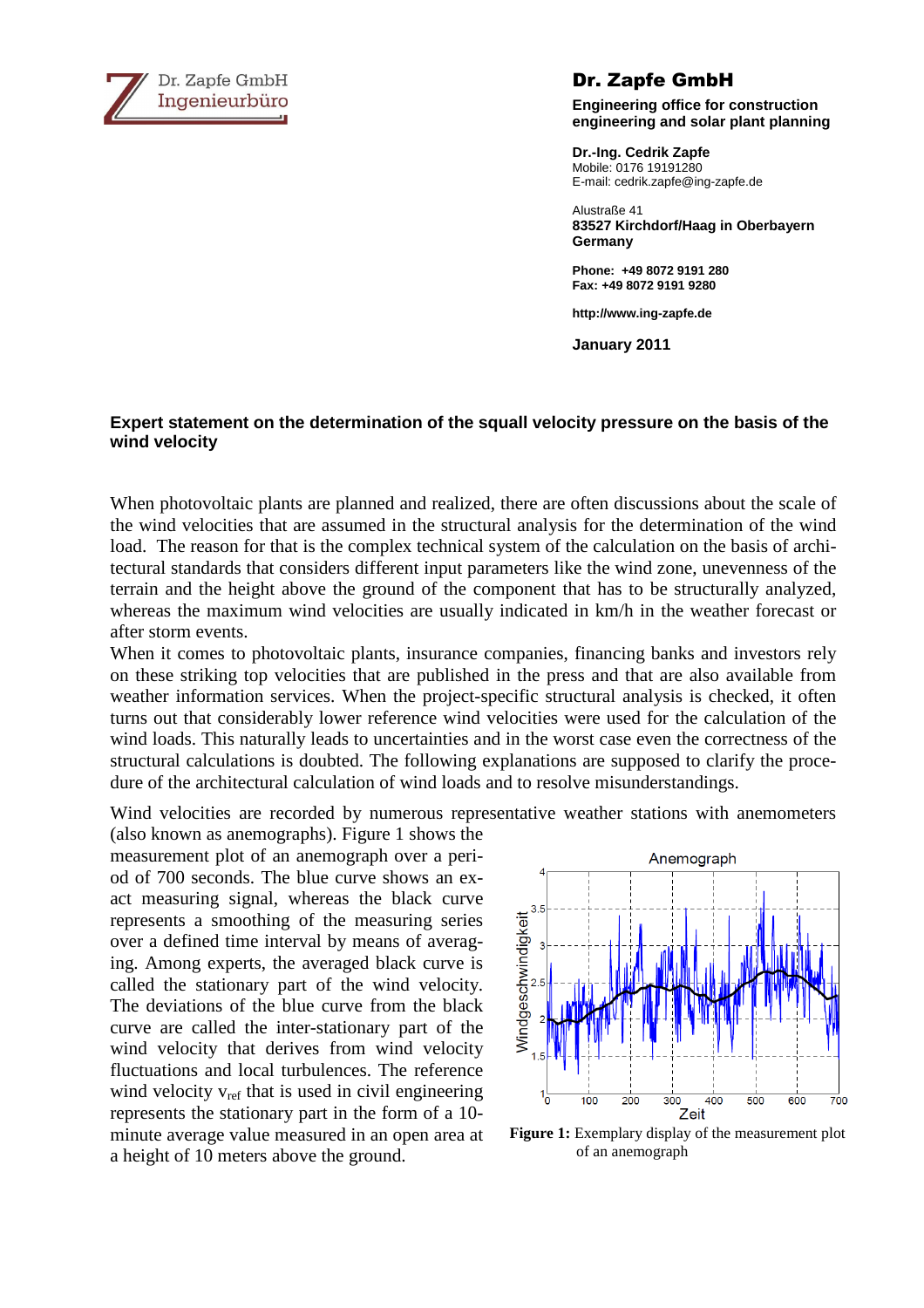From a statistical point of view, this is the value that is only reached or exceeded once in an observation period of 50 years. The evaluation of the reference velocities is based on the series of measurements of numerous measuring stations (188), in some cases over a period of several decades. The reference wind velocity does not include any squall influences and applies exactly for the conditions of a measuring at a height of 10 meters above the ground.

On the basis of the evaluated results of the measuring stations, a wind zone map for Germany was created that is published in the engineering standards for the load assumptions DIN 1055-4 and Eurocode 1 (DIN EN 1991-1-4/NA) that will replace the national standard in the course of the European harmonization. Figure 2 shows the subdivision in 4 wind zones that are based on the basic values of the reference velocities  $v_{ref}$ .

| Wind zone 1: $22.5 \text{ m/s}$ | $(81 \text{ km/h})$  |
|---------------------------------|----------------------|
| Wind zone 2: $25.0 \text{ m/s}$ | $(90 \text{ km/h})$  |
| Wind zone 3: $27.5 \text{ m/s}$ | $(99 \text{ km/h})$  |
| Wind zone 4: $30.0 \text{ m/s}$ | $(108 \text{ km/h})$ |

The conversion of the unit "meters per second" into the unit "kilometers per hour" is carried out using the multiplication factor 3.6. The calculated values of 81-108 km/h show the seeming discrepancy to the peak velocities in storm events.



**Figure 2:** Wind zone map for Germany

However, the basis of support structure planning is not the wind velocity, but the impact pressure that is deducted from the wind velocity. The reference impact pressure  $q_{ref}$  is calculated using the basic value of the reference velocity  $v_{ref}$  according to the following equation:

$$
q_{ref} = \ v_{ref}^{\ 2}/1600 \ in \ kN/m^2
$$

Here it has to be pointed out that the wind velocity is squared. This means that a doubling of the wind velocity leads to a quadrupling of the impact pressure.

Only in a further step, the influences of the environment of the building and the height of the element above the ground are considered. Figure 3 illustrates this relation for open areas, village surroundings and big-city building density.



**Figure 3:** Influence of the terrain roughness on the wind velocity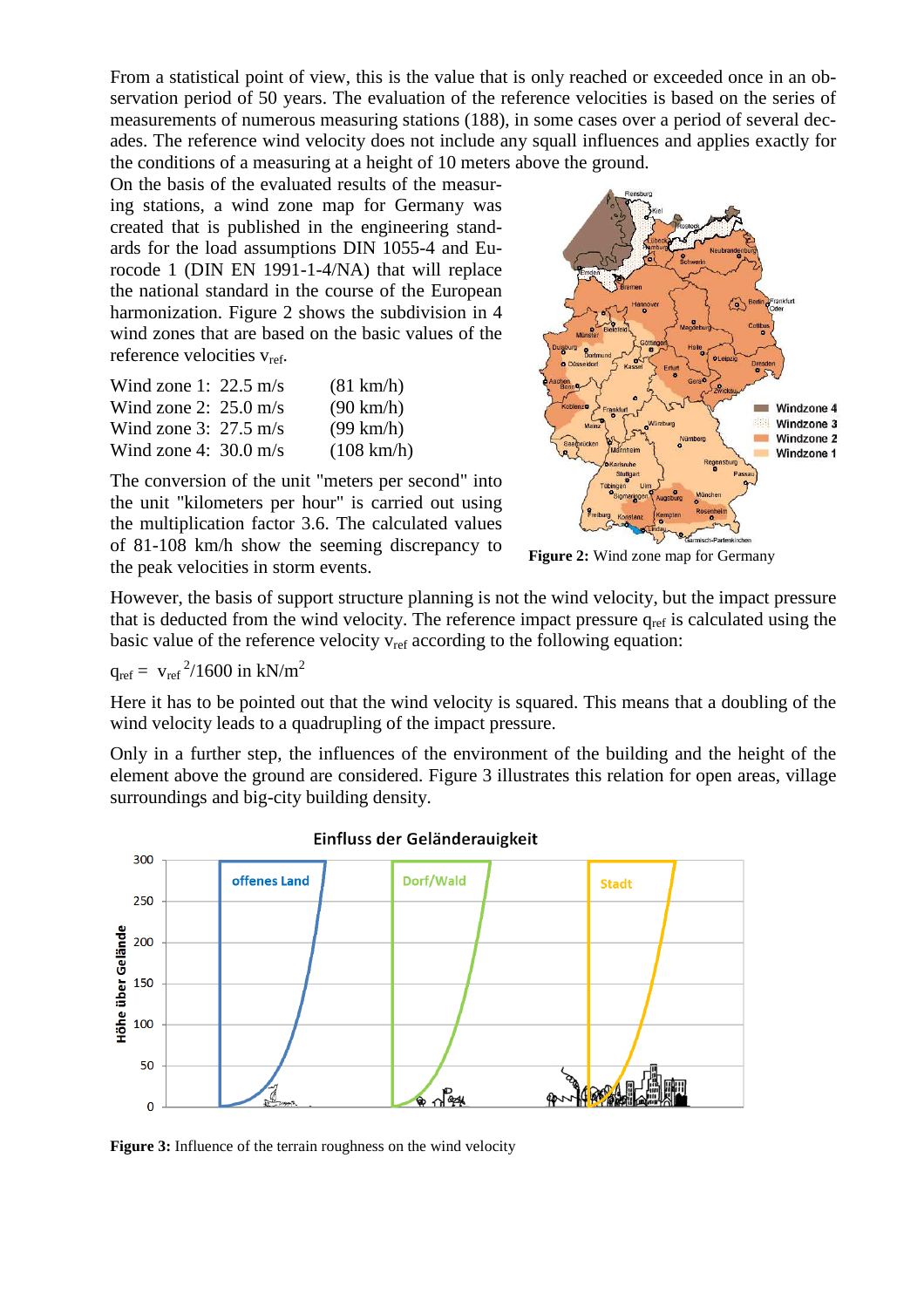Buildings and vegetation hamper the wind flow close to the ground and thus have a slowing-down effect caused by frictional resistance. This effect is called terrain roughness and is considered in the standardization by a categorization of the installation location in a so-called terrain category. According to chart 1, the regulations provide the terrain categories I-IV in Germany. In transitional areas between two terrain categories, mixed categories have to be considered.

In figure 4, a graphic evaluation of the calculated squall velocity pressures is displayed as a function of the wind zone, the terrain category and the height above top ground surface. In the 4 quadrants, the wind pressure profiles for the 4 terrain categories in **Chart 1:** Classification in terrain categories according to DIN 1055 part 4

| Terrain category I:<br>flat, even terrain without obstacles                                                        |  |
|--------------------------------------------------------------------------------------------------------------------|--|
| Terrain category II:                                                                                               |  |
| terrain with hedges, single granges, houses<br>or trees, for example farming area                                  |  |
| Terrain category III:                                                                                              |  |
| suburbs, industrial or commercial areas,<br>forests                                                                |  |
| <b>Terrain category IV:</b>                                                                                        |  |
| Urban areas in which at least 15% of the<br>surface is covered with buildings whose<br>average height exceeds 15 m |  |

the wind zones 1 - 4 are displayed. On the vertical axis, the height above the ground is shown, on the horizontal axis, the squall velocity pressure can be read off. In order to clarify the procedure, figure 4 shows an accordant example. For an object in wind zone 3, terrain category II and a height of 20 m above the ground, a squall velocity pressure  $q_{(z)} = 1.3 \text{ kN/m}^2$  can be observed. This value can be hypothetically converted into an equivalent wind velocity of  $v = 164$  km/h ( $v =$  $144 \cdot q^{1/2}$ ). For reasons of demonstration, the reference wind velocity is increased with a squall reaction factor. In relation to the wind velocity, this factor can be quantified with 1.29 for this specific example.



**Figure 4:** Graphic evaluation of the squall velocity pressures

Figure 5 shows the calculational evaluation of the equivalent wind velocities for the different wind zones and terrain categories. Depending on the input parameters, these values range from 93km/h und 200 km/h. Thus, the equivalent wind velocities are definitely within the range of wind velocities measured in storm events. In addition to that, it has to be pointed out that the wind loads for structural calculations are increased by a safety factor of 1.5.